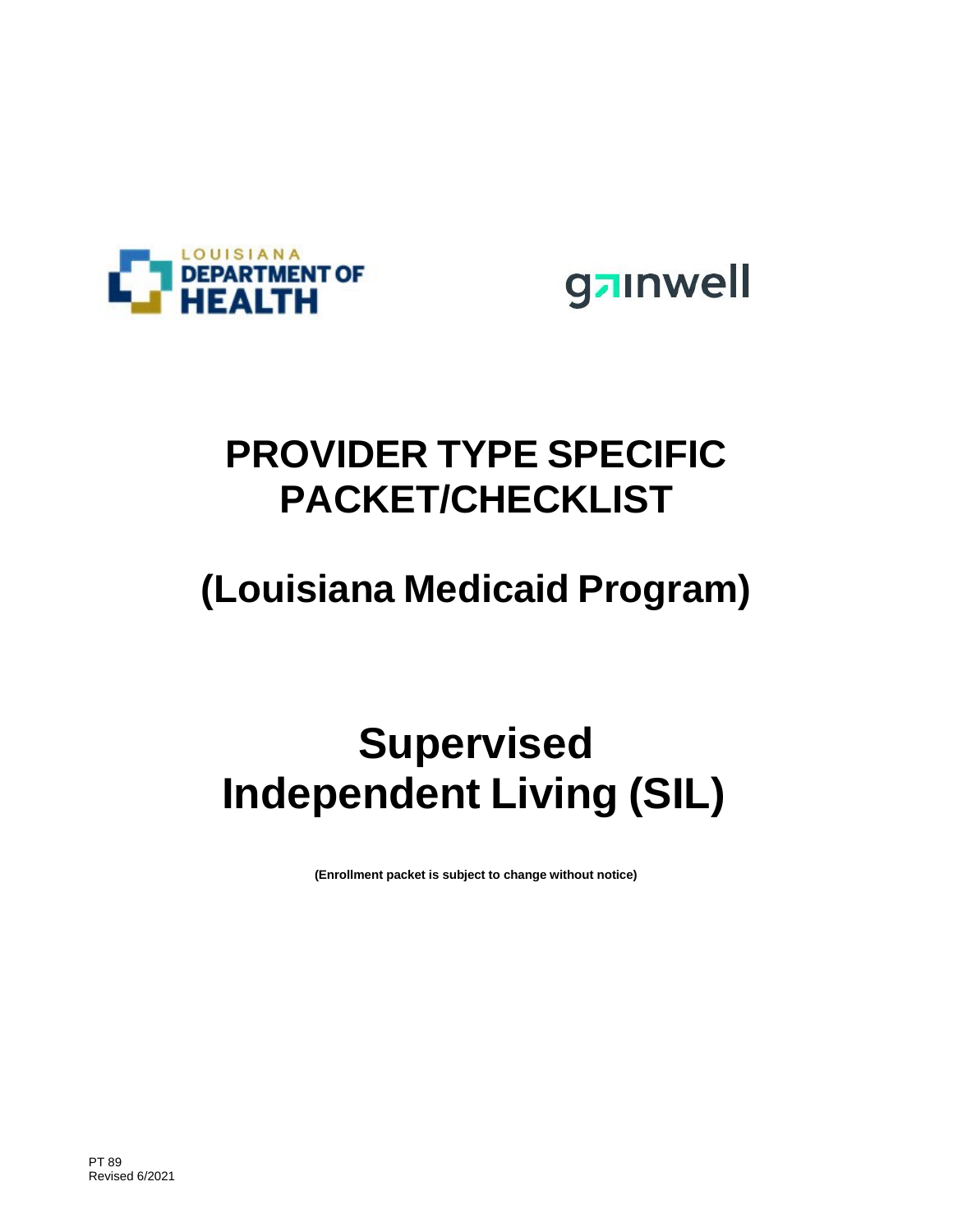## **GENERAL INFORMATION REGARDING WAIVER ENROLLMENTS**

Provider Enrollment works on a three-week turnaround time frame. If enrollment requirements are not met, the entire application will be returned for correction and would need to be re-submitted once the corrections are made. Any re-submission of the enrollment packet is subject to additional three-week turnaround period.

The effective date for this enrollment will be the day the application is actually worked by Provider Enrollment.

No billing for 18 months will result in an automatic closure of this provider number, which will require a new enrollment application in order to be re-activated. No notification will be made to the provider regarding automatic closure.

If at any time during enrollment as a Waiver Medicaid provider, the provider has a change of physical address, then the provider must first obtain an updated license indicating the new address, and then submit notification of the change of address along with a copy of the updated license to Gainwell Provider Enrollment (see address on checklist, below).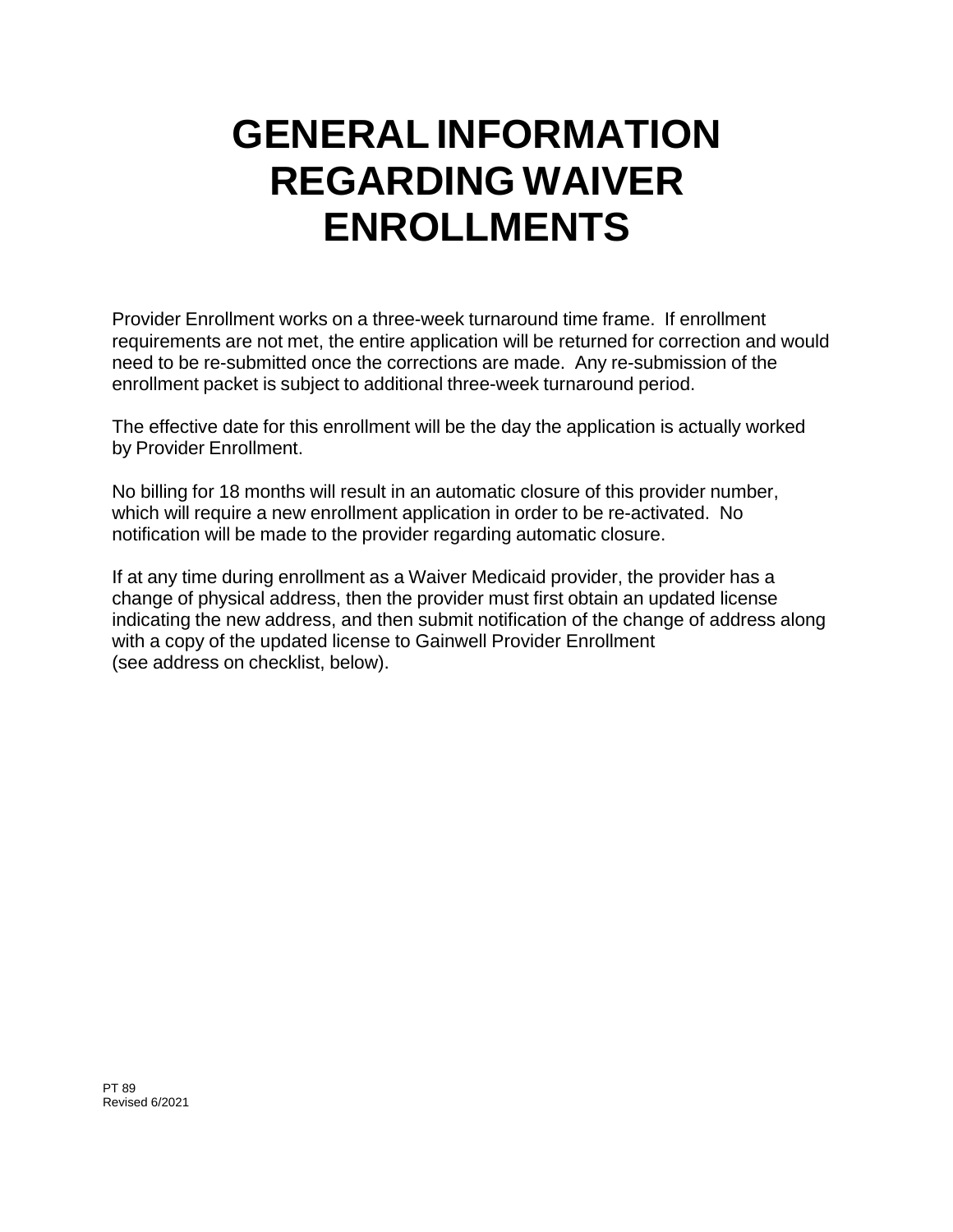# **ATTENTION!!**

**Waiver service providers are required to comply with all requirements contained in:**

# **1. The provider manuals located at:**

**[https://www.lamedicaid.com/Provweb1/Providermanuals/Provi](https://www.lamedicaid.com/Provweb1/Providermanuals/ProviderManuals.htm) [derManuals.htm](https://www.lamedicaid.com/Provweb1/Providermanuals/ProviderManuals.htm)**

# **And 2. The information located on the LDH/OCDD website at**

**<http://new.dhh.louisiana.gov/index.cfm/subhome/11/n/8>**